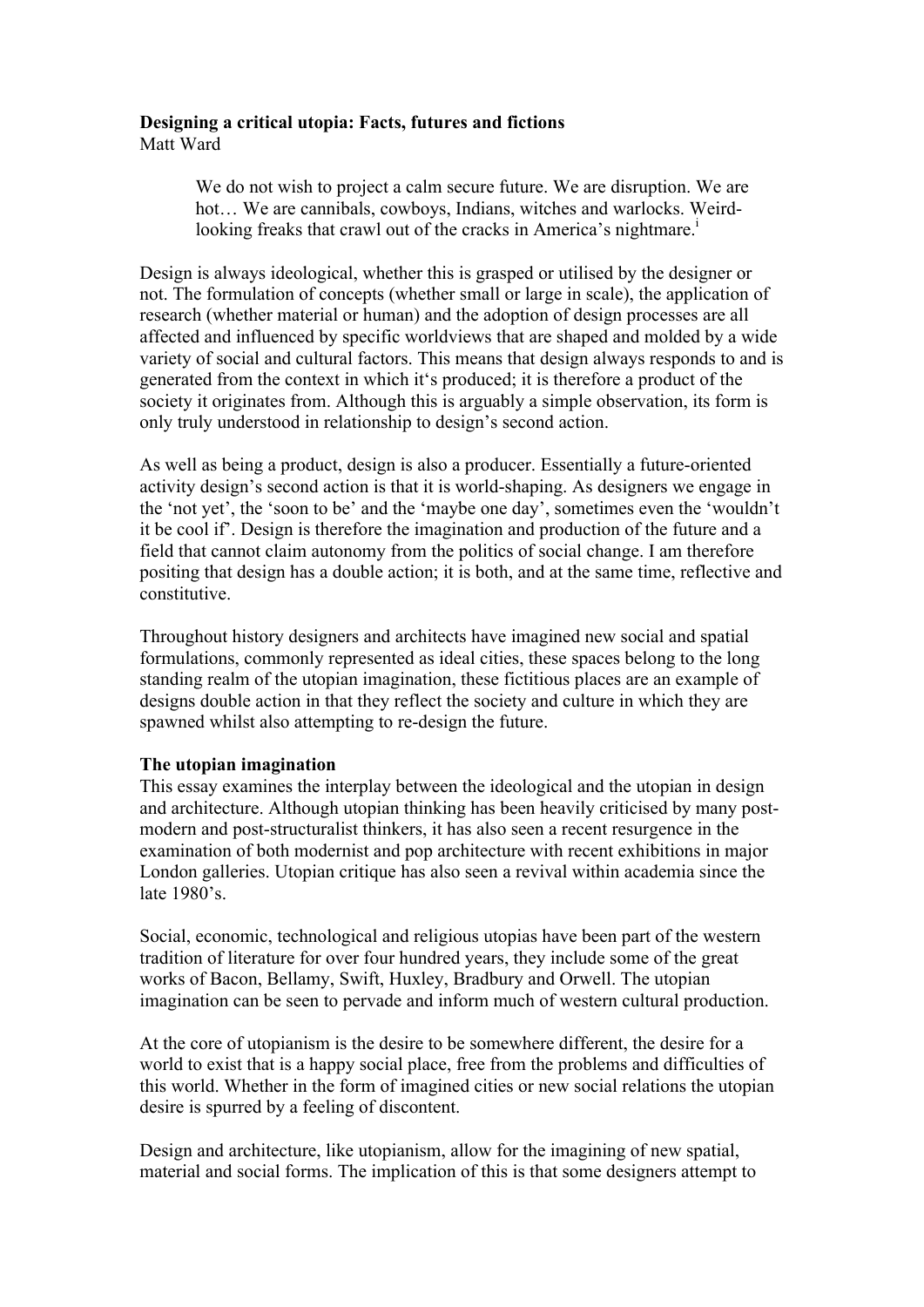harness the world- building quality of design and design artefacts and spaces to inform and inspire change. This indeed was one of the key drivers behind the modernist movement, in which men such as Le Corbusier concocted visions of the future where social problems were solved through the rationalism of design. Projects like the Unité d'Habitation were created in an attempt to solve the post-war housing problem and act as models or catalysts to change France socially for the better.

Unfortunately the modernist utopian dream did not work out as planned. The designers got it wrong, and the avant-garde became the worst thing of all – they became conservative. A cogent case in point is Mies van der Rohe. Mies was an architect with strong socialist values, and for him, though unfortunately for others, there is no room for dissent within the walls of the great modernist temples that he himself, acting as master designer created. During a trial on the twenty-third floor of Mies' steel and glass skyscaper, the Chicago Federal Building, Yippie Abbie Hoffman was told by presiding Judge, Julius Hoffman to "Get back in your place where Mies van der Rohe designed you to stand". This was a significant moment for several reasons; firstly, the trail was symbolic of the growing social tensions in late 1960's America, secondly the Yippies were a group of young, radical, anti-war protestors being tried for conspiring to incite a riot during the 1968 Democratic National Convention, they stood for a political freedom that was being restricted and controlled by both the state and its architecture. This unfortunately meant that architecture that set out to give people freedom became ultimately a tool of control.

If we examine how design influences everyday life it is clear that it can assert control and power, this is not to say that all design and architecture is controlling, but design certainly has this potential to shift the power relations within a given situation.

So after Mies, Corb and Gropius was there room for utopianism in design? Was there still hope for social change through the human act of creation? Amazingly there was. The sixties brought about a whole new wave of theorists, artists and designers that believed in social change – that believed in revolution! From the Situationists to Archigram we saw the culture of the day move towards a new radicalism, a re-birth of the avant-garde.

However, I believe that something had changed, a significant shift has occurred. The work of Archigram and Constant Nieuwenhuys presented us with a different type of utopianism, some even describe it as anti-utopianism. They learnt from the mistakes of their great modern forefathers. Moving their utopian visions from totalities of social action to schemes that allowed the notion of difference, difference meaning that the control of the programme of the space was opened up to new potentials – instead of defining space for singular, limited and specific use, Architects looked towards creating spaces which relied on the difference of the occupants to define use and identity. They designed spaces that worked in the in-between space of choice and control, they created a metamorphosis of action.

## **Transformation and social change**

The transformative potential of Utopia depends on locating it in the future, on thinking through the process of transformation from the present, and identifying the potential agents of transformation. $\ddot{I}$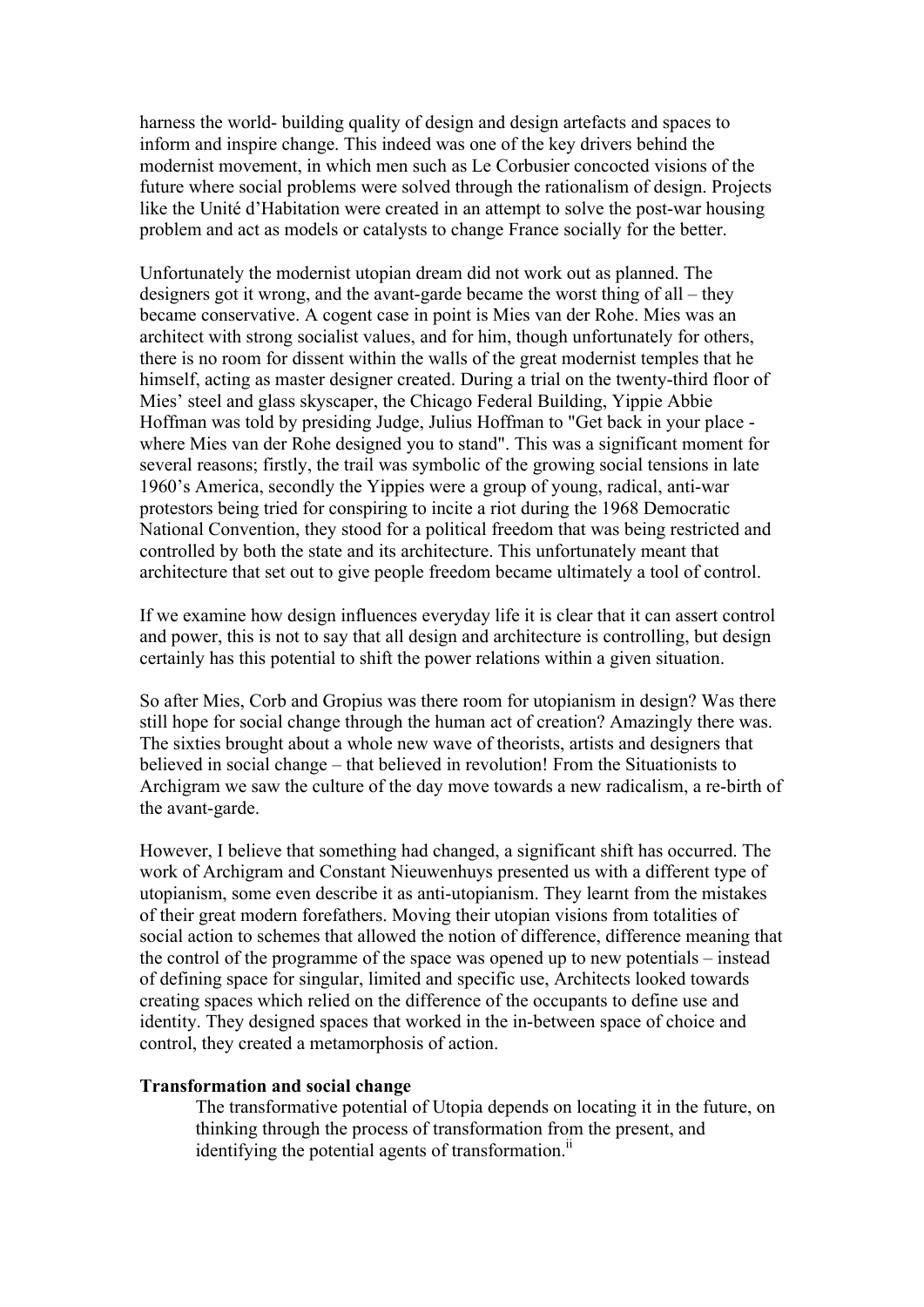Post-modern theorists, such as David Harvey and Jean-François Lyotard, have described the utopias of modernity as forms of 'terroristic meta-narrative', whereby dominant discourse act to quash individuality and restrict society to narrow, forced growth. However, for the rest of this article I will focus on a very different form of utopia: a utopia of difference. The focus on the utopia of difference, enables designers to define and dream of new forms of social and spatial existences without creating univocal spaces of restriction. To ground this in an example, I shall consider the work of Superstudio. Instead of assuming and defining the programme of space, the way in which people move and use space, Superstudio allowed for different use and action within space to define the architecture. Superstudio's 'continuous monuments' construct both a critique of modernist utopianism whilst setting out a bold vision of the future, a future of openness and difference.

This is what literary theorist Tom Moylan refers to as a 'critical utopia', one that rejects domination and promotes difference:

[Critical utopias] are reflexive in the sense that they are aware of the limitations of the dominant utopian tradition, but also in that they are selfironising and 'internally' deconstructive. Accordingly they attempt to realise the contours of a desired future society in their very textual form via incorporation of elements of contradiction, ambiguity, and openness. In doing so, they disrupt the unified and homogeneous narrative of the traditional utopia and demonstrate the multiplicity of possible futures.<sup>iii</sup>

As a formulation of the future that remains open and unfinished, the critical utopia demands of the reader/viewer to question current modes of existence by confronting them with impossible and sometimes distasteful future worlds. It is through this conceptualisation that I believe design can learn from. Design, as led by technology research and innovation has been overrun by poorly conceived utopian visions since the 1950's, a large majority of 'visions of the future' affirm dominant discourses and act to reduce future potential. Research over the past ten years has focused on a vision of pervasive, ubiquitous computing which 'seamlessly' and 'calmly' integrate wireless communication with our everyday lives. However, it is important to be critical and question the driving force behind this kind of corporate vision, to uncover what value systems they are up holding and to understand that what we witness is nothing short of a piece of carefully crafted fiction that belongs to the realm of the utopian imagination.

With this, I suggest that design has many similarities to the art of science fiction writing. It is the creation and generation of possible futures. The key to success is the generation of a convincing, coherent narrative that engages and excites the viewer. Design, as with writing, has many techniques available to it in order to generate the required belief, the perceived plausibility of the future world often relies on leaps of the imagination and the suspension of disbelief.

The formation of utopian and dystopian worlds, as informed by criticality, becomes one of the many tactics available for social change. Design has the opportunity to play a key role in political, technological and environmental change, were designs double action can be utilised to both question and mobilise possible futures. Through the creation of open, pluralistic and ambiguous futures we can aid the development of a